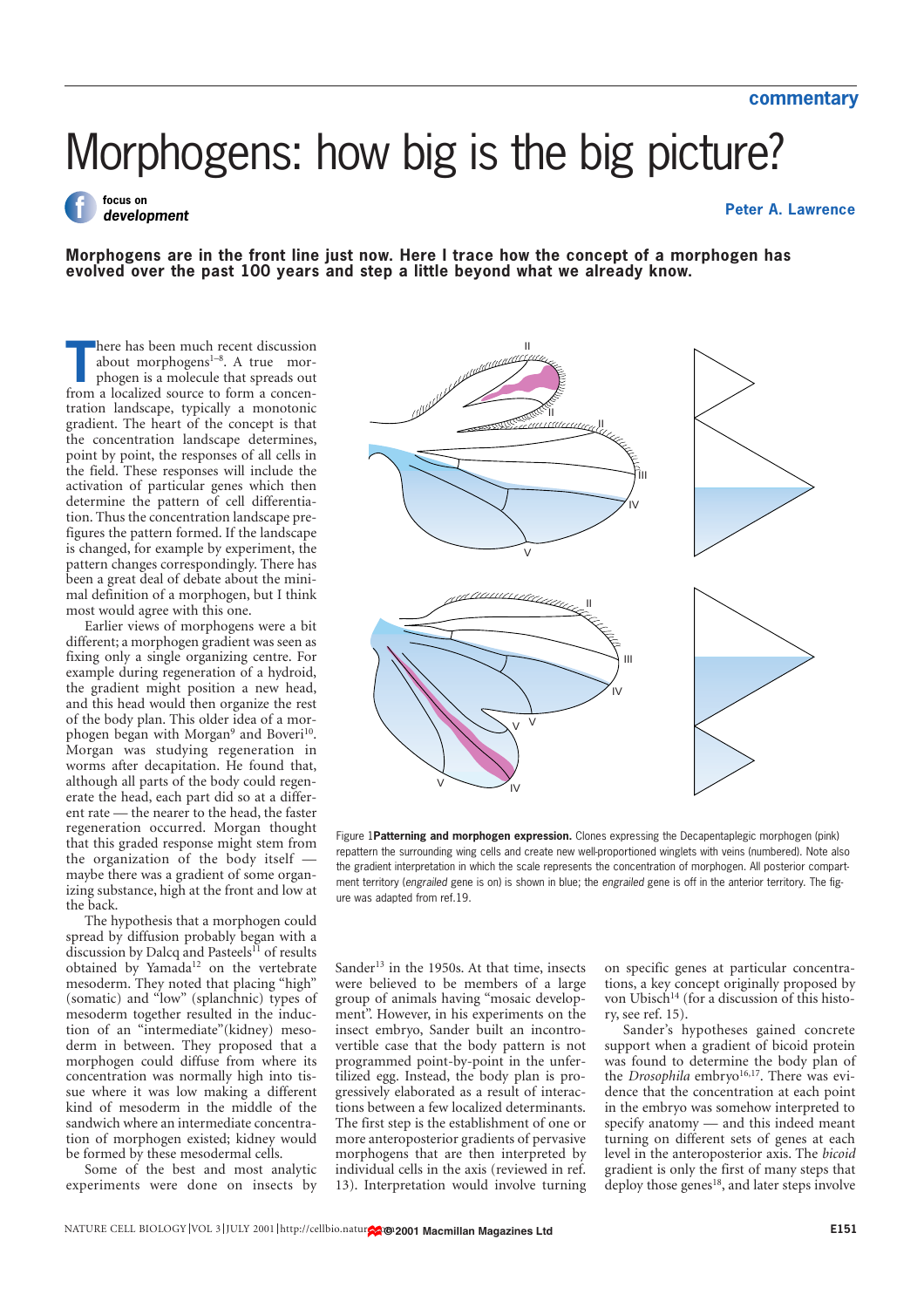## **commentary**

more morphogens such as hunchback. Hunchback is locally activated above a certain concentration of bicoid, and it also diffuses, setting up a more local gradient than bicoid and leading to finer patterning. This understanding of hunchback leads to ideas of cascading gradients: a primary one with a long range, turning on subsidiary ones that would either divide up the same field into smaller domains or extend beyond the initial reach of the primary gradient<sup>19</sup>.

So, morphogens had been identified in a syncytial egg in which proteins could diffuse from nucleus to nucleus in a common cytoplasm and affect different nuclei. What about multicellular systems? There was evidence that the *Drosophila* wing disc depends on the *decapentaplegic* (*dpp*) gene, and it was tested whether Dpp might be a morphogen that operated in the epitheli $um<sup>20</sup>$  — an experiment that was conceptually simple but technically difficult. Why not make a small group of marked cells secrete excess morphogen *in vivo*? If the morphogen really does pattern the wing, such a localized source of morphogen would have predictable effects, with localized reiterations of pattern radiating outwards beyond the source itself. The results were spectacular, and indicated that Dpp is the morphogen of a theoretician's dream (Fig. 1), and not only in insects: conceptually comparable experiments in the brain of chick embryo gave similarly eloquent results21,22.

But how does the morphogen work? Does it spread throughout the tissue, acting directly on cells far away from the source or does it deploy a 'bucket brigade' of interme-

diate messengers that would relay the signal further and further away? A series of experiments in *Drosophila*, in which receptors were manipulated in the receiving cells, showed that Dpp does act directly at a dis $tance<sup>23,24</sup>$ . The next question is how does it spread *in vivo*? Is it extracellularly, intracellularly, by simple diffusion, or are specific carriers involved, or could it be transported by long thin cell extensions (cytonemes)25? The answers are still not clear, but there are indications that the spread of Dpp somehow depends on the endocytic cycle; however it is not known whether the morphogen itself must cycle in and out of cells to spread from cell to cell. And there is no reason why other morphogens, such as Wingless (Wg), should move in the same way as  $Dpp^{6,26}$ . More questions include: how exactly is the concentration read, how many levels can be distinguished by an individual cell, and how are thresholds of response determined?

In the old days, we used to imagine that the range of a morphogen would be primarily determined by its chemical nature, but this now seems to be too simplistic. There are other ways of varying range. To take just one clear example, the secreted protein Hedgehog (Hh) normally has a range in the wing of a few cells (and this distance is so short that other factors may be operating — a protein would be expected to diffuse at about 100 µm per minute, that is, 5–10-cell diameters). If the receptor is removed from those cells, Hh passes easily through them, with very little attenuation<sup>27</sup>: in other words, the range of this morphogen ligand *in vivo* depends, in part,



Figure 2 **Different morphogens may determine pattern and polarity in the segment. a**, Portion of a clone of cells (PKA) with activated response pathway to Hedgehog. The clone of cells is marked so that each cell gives numerous scrappy hairs. In front of the clone, the hairs are normally oriented, but behind the clone two or three rows of hairs point anteriorwards (towards the top of the picture). For further information see ref. 42. **b**, The Drosophila abdomen. One model representing the relationship between a morphogen (Hedgehog), the gradient of which patterns cell identity, and a different morphogen (X), the vector of which might orient polarity. X would emanate from the cells located at the back of the anterior compartment (white) that received most Hh. X would have a much longer reach than Hh and would spread into the anteriorward posterior compartment to polarize cells there. The arrangement and orientation of hairs is indicated above (see ref. 43 for further details).

on the amount and distribution of its receptor. This has turned out to be just the beginning of the story; the effective range of a morphogen could be varied by several factors, including inhibitors, competitors and its interaction with the extracellular matrix (reviewed in ref. 6).

#### **Morphogens and affinity**

Gradients do not just affect pattern, they also determine cell adhesiveness or 'affinity'. If groups of cells are transplanted up and down the proximal–distal axis of the wing, then the further they are transplanted, the more they tend to sort out from their neighbours<sup>28</sup>. The molecular basis of this kind of affinity is little understood, but cadherins are chief among the usual suspects<sup>29</sup>.

We have looked at a similar gradient of affinity in the *Drosophila* abdomen. By manipulating the Hh pathway in a clone of cells, it is possible to change the type of cell produced. Each of these clones is tantamount to transplantation, like moving a patch of cells up or down the anteroposterior axis. These clones mix well with their neighbours if they resemble them; however, when the clones are made of cells that normally would belong elsewhere, they sort themselves so that the clones become displaced towards their original 'home'. The bigger the discrepancy between their position and their home, the greater the sorting, indicating that cell affinity is normally graded in the anteroposterior axis. Thus the experiments $30$  show that cells sort out autonomously, only according to their identity and, as this depends on the Hh pathway, it follows that their affinity is determined by this pathway itself.

In the wing disc, cell affinity also depends on the Hh pathway, but it has not yet been determined whether there are any gradients of affinity, and whether these might depend on the three main wing morphogens so far discovered, Hh, Dpp and Wg. However, results already indicate that the Dpp morphogen gradient does have part of its readout as cell affinity. One example: clones that cannot respond to Dpp (because they have no receptor) activate downstream genes as if they are located far from the source of Dpp (where the ambient concentration of Dpp should be minimal). Clones of this genotype are more likely to sort themselves away from their surroundings if they are made near the source of Dpp, whereas clones far away grow and survive<sup>31</sup>. One explanation is that Hh might act in the wing through Dpp to change affinity in a graded manner, rather as it does more directly in the abdomen<sup>1</sup>. If gradients of affinities do exist in the wing, then current interpretations of the behaviour of clones in the wing<sup>32</sup> may have to be modified.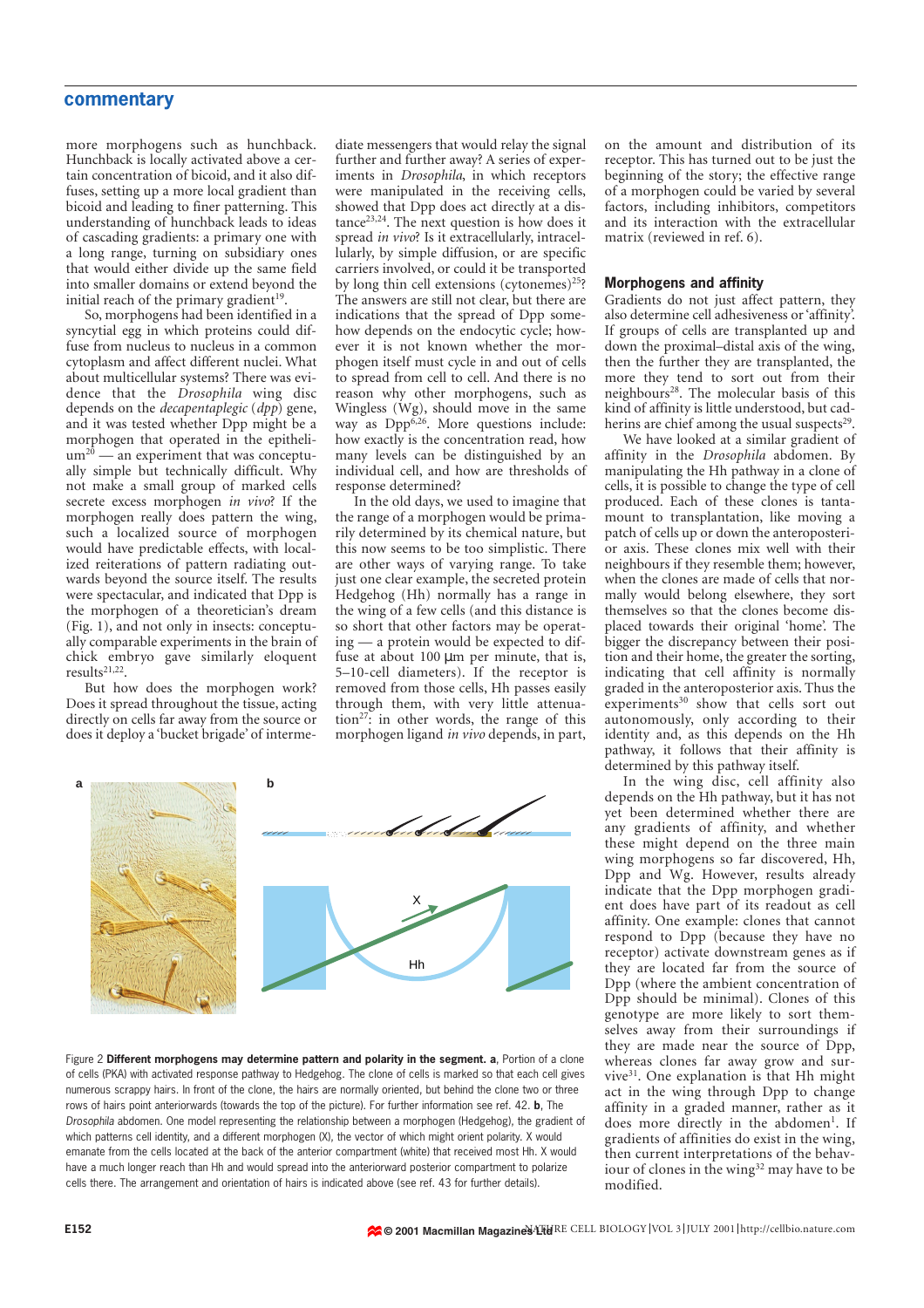# **commentary**



Figure 3 **Genes determine shape and proportion with precision.** In black and white, Joy Liebert (born 1914; photographed in 1934) and in colour her grand-daughter Bea Chater (born 1981; photographed in 2001).

#### **Morphogens and polarity**

But morphogens might do more than just turn on genes in stripes and make affinity gradients. Planar polarity<sup>33</sup> is a feature of many cells, perhaps of all cells in epithelia<sup>34</sup>. I suspect that cells always know their orientation in the organ, even if they do not always show it to us by the orientation of beating cilia, by the arrangement of chromosomes<sup>35</sup> or by the secretion of anisotropic structures. In the late 1950s, it was shown<sup>36</sup> that the segment of a hemipteran insect was patterned by a 'gradient' that affected cell behaviour, and later it was argued $37,38$  that this gradient was actually a diffusing morphogen. Checking and confirming this model, Stumpf did an eloquent experiment that illustrated how one level in a concentration gradient could specify a particular ridge in the cuticle of a moth<sup>18,39</sup>.

But these experiments were mainly about cell polarity. Insects are excellent material because the cuticle is frequently decorated with hairs and bristles that amount to little arrows, telling the observer the polarity of each cell (for review, see ref. 40). It was suggested that the vector of a morphogen gradient might inform each cell of the anteroposterior axis, rather like a magnetic field orients iron filings<sup>37,38</sup>: thus, the local slopes in the landscape of concentration of a morphogen would prefigure the pattern of pointing hairs and bristles. We have now revisited this old problem with new methods, looking at the abdomen of *Drosophila*30,41–43. Hh, the morphogen that is graded in the anterior compartment of the

segment, is read directly by the cells and directs the type of cuticle they secrete. However, it seems that Hh cannot be the morphogen that determines polarity: if the activation of the Hh-signalling pathway is manipulated intracellularly and within a group of cells, the type of cuticle made by those cells alone is changed, as expected, but some influence spreads outside the group to change the polarity of cells nearby (Fig. 2a).

The influence is probably another morphogen that is produced when cells receive Hh. Maybe this morphogen has a longer range than Hh, forming a gradient across the whole segment (Fig. 2b). The nature of this morphogen and whether it exists at all outside our fevered imaginations is still unclear. But if you allow the model, it means that we already have two overlapping systems of morphogens in the anterior compartment of the segment — with the matter of the posterior compartments, and how they are patterned and polarized, still unknown. Perhaps the patterning of the posterior compartments depends on yet another morphogen that is graded there, just like Dpp in the *Drosophila* wing. If so, the next question would be whether this morphogen both patterns and polarizes the posterior compartment, or could there be another morphogen for polarization?

The nature and the behaviour of the polarizing morphogen in the anterior compartment are still unknown. The involvement of the Wnt receptors (the *frizzled* genes) in planar polarity<sup>40</sup> indicates that the polarizing morphogen might be a Wnt.

#### **Morphogens and growth**

The determination of shape and size is one of the biggest unsolved problems in developmental biology<sup>1</sup>. Our own experience tells us, time and again, that shape and proportion are precisely controlled by genes look at people who are genetically related and wonder at the precision with which the human face is sculpted (Fig. 3).

Early regeneration studies of a cockroach limb segment by Bohn<sup>44</sup> revealed that when pieces of the segment were removed and the distal piece grafted back onto the proximal stump, intercalary regeneration occurred to restore the lost piece. He described an illuminating experiment where he confronted distal and proximal parts of one segment to make a compound segment that was already too long, but intercalation occurred even so, giving a reversed polarity to the intervening piece (and again illustrating the link between pattern and polarity). He concluded that intercalation must depend on local interaction between confronting tissues — the further apart they originated, the more intercalation occurred<sup>44</sup>. These experiments begin to answer the question of how cells normally know when to stop growing, and how they know when the organ has reached the right size.

There are several good examples to show that growing organs do not count up the number of cells, but respond to dimension itself1 . So how is information of dimension conveyed to each cell? Bohn's experiments indicate the involvement of a gradient. I have pointed out that if the boundaries of morphogen gradients are fixed, the steepness of the intervening territory is a reflection of the length of the axis, so that each cell could retrieve some estimate of that length by measuring the steepness of the gradient across its own boundaries<sup>18</sup>. This is not so far-fetched as it might seem, for it is now known that a cell can compare receptor occupancy on different parts of the membrane, and use this to determine its polarity45,46. If the reader will grant me this speculation, then in the *Drosophila* abdomen, which morphogen is the one used to provide a measure of dimension? I guess (as the question cannot yet be answered) that it is more likely to be one of the gradients downstream of Hh, such as the morphogen responsible for polarity. Why? Because evidence from studies of growth in the wing of *Drosophila* indicates that the control of growth may occur within compartmental units<sup>47</sup>, and therefore, one would expect measurement of dimension in the abdomen to depend on a single monotonic gradient (as we imagine it determines polarity), and not on a Ushaped gradient such as Hh. Note also that local removal of receptors to Hh makes the cells blind to Hh, yet they are polarized and grow normally, again pointing to the